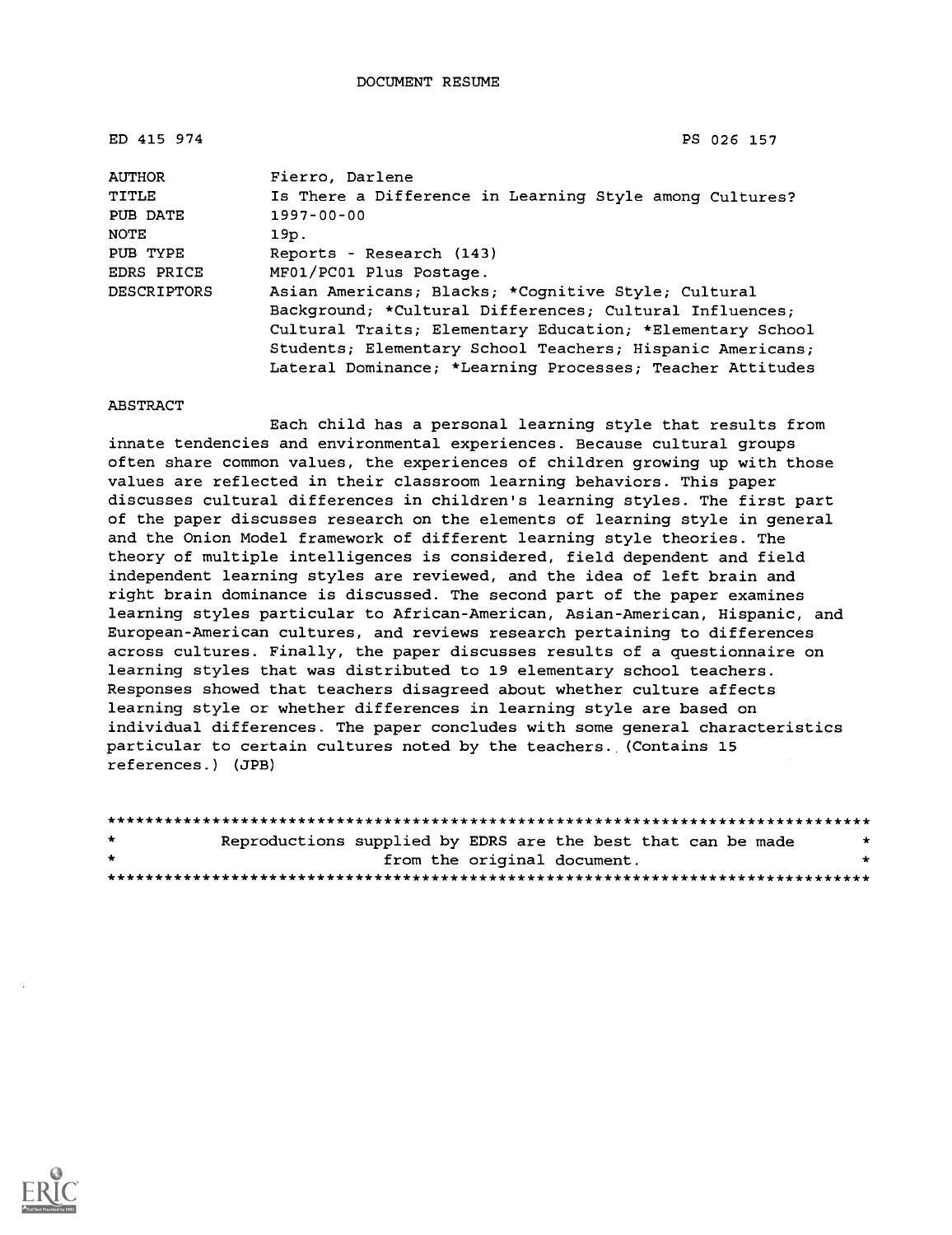### ${\bf A}$   $\bf{b}$   $\bf{stract}$   $\bf{cont}$  and  $\bf{cont}$  of  $\bf{cont}$  and  $\bf{cont}$  of  $\bf{cont}$  and  $\bf{cont}$  of  $\bf{cont}$  and  $\bf{cont}$   $\bf{cont}$  and  $\bf{cont}$   $\bf{cont}$  and  $\bf{cont}$   $\bf{cont}$  and  $\bf{cont}$   $\bf{cont}$  and  $\bf{cont}$   $\bf{cont}$   $\bf{cont}$   $\bf{cont}$   $\bf{$

The following paper discusses the topic of learning style. It attempts to determine whether or not there is a difference in learning style among different cultures. A general overview of learning styles will be given first. A description of the learning styles that different cultures possess will be discussed next. the specific cultures mentioned are African - American, Asian - American, Hispanic, and European American. Finally a description of a questionnaire given to 19 Catholic school teachers, in a culturally diverse elementary school, will be looked at briefly. It is important to keep in mind that this could be a controversial topic, and should be dealt with carefully and with consideration to the specific cultures mentioned.

#### CHILDREN'S LEARNING STYLES

The topic of learning styles is one that is of great interest to me. It is amazing how one can be faced with a class of students who all learn in different ways, at a different pace, and with different interests. Some children's weaknesses lie where other children's strengths are. As an educator it becomes a constant challenge to create and apply methods that will reach most or all of your students.

Each child has a personal learning style that results from innate tendencies and environmental experiences. In every culture and ethnic group, individuality is more common than any general pattern. But because cultural groups often share common values, the experiences of children growing up with those values are reflected in their classroom learning behaviors (Jackson, 1996, p.68). The underlying philosophy of learning styles research is based on three major premises: all students can learn, students learn differently, and students learn better when they are taught in their specific learning style (Sandhu, 1995, p.159). Most  $\beta$  definitions of learning style focus on individual differences that influence learning in classroom situations (Dembo, 1991, p.70). As cited by Dembo, Keefe states that learning styles are cognitive, affective, and physiological traits that serve as relatively stable indicators of how learners perceive, interact with, and respond to the learning environment (1991, p.79). PERMISSION TO REPRODUCE AND

 $\boldsymbol{\mathcal{Z}}$ 

DISSEMINATE THIS MATERIAL HAS BEEN GRANTED BY

BEST COPY AVAII ARIF DESTORE DESTORE

DEPARTMENT OF EDUC EDUCATIONAL RESOURCES INFORMATION<br>CATIONAL RESOURCES INFORMATION CENTER (ERIC) 0 This document has been reproduced as received from the person or organization

Minor changes have been made to improve reproduction quality.

originating it.

TO THE EDUCATIONAL RESOURCE INFORMATION CENTER (ERIC)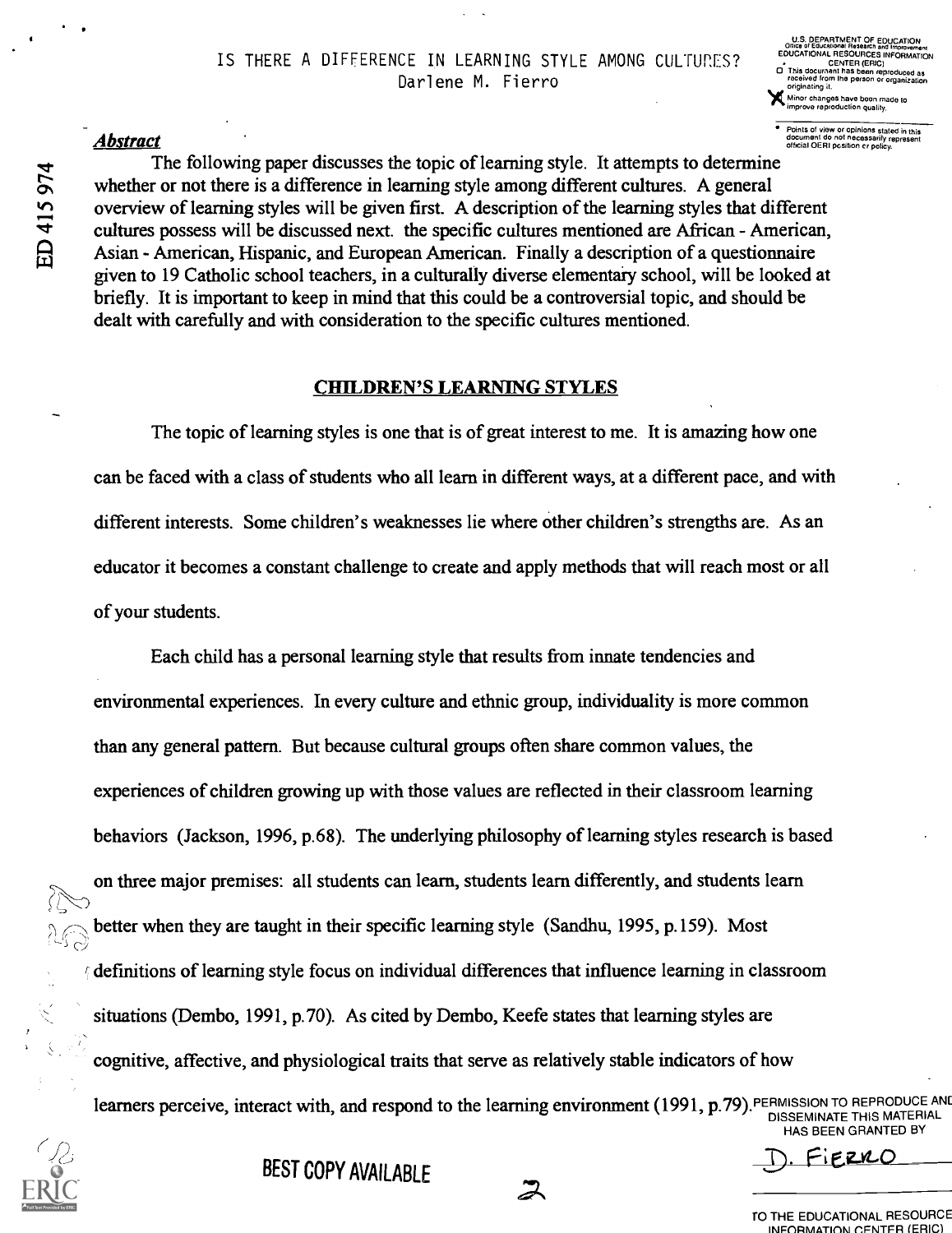According to Griggs, everyone has a learning style. Our style of learning, if accommodated, can result in improved attitudes toward learning and an increase in productivity, academic achievement, and creativity (1991, p.3).

#### Elements of Learning Style

There has been a great deal of research done on learning styles. Research done by Dunn, Griggs, and Price defined learning styles in terms of reactions to 22 elements including (a) the classroom environment (sound - such as music - versus quiet; bright or soft illumination; warm versus cool temperatures; and conventional desk and chair seating versus informal easy chairs); (b) emotionally (motivation, persistence, responsibility, and structure); (c) sociological preferences (learning alone, in a pair, with peers, in a team, with an authoritative versus collegial adult, and needing variety versus patterns or routines); (d) *physiological strengths* (auditory, visual, kinesthetic memory, intake - the need for snacks or liquid while learning, time - of - day energy levels, and the need for mobility versus passivity); and (e) *processing inclinations* (global versus analytic, hemisphericity, and impulsive versus reflective) (1993, p.238). The research of Dunn, Griggs, and Price also has shown that (a) individuals learn in ways significantly different from each other; (b) students achieve statistically higher test and attitude scores when they are taught with approaches and resources that complement, rather than antagonize their learning style; and (c) educators are able to recognize only a few elements of their students' learning styles through observation; other elements are identifiable solely through administration of a learning style test (1993, p.238). One learning style test is The Learning Style Inventory, known as the LSI. The LSI has been used in research conducted at more than 90 institutions of higher education in the United States. Developed through content and factor

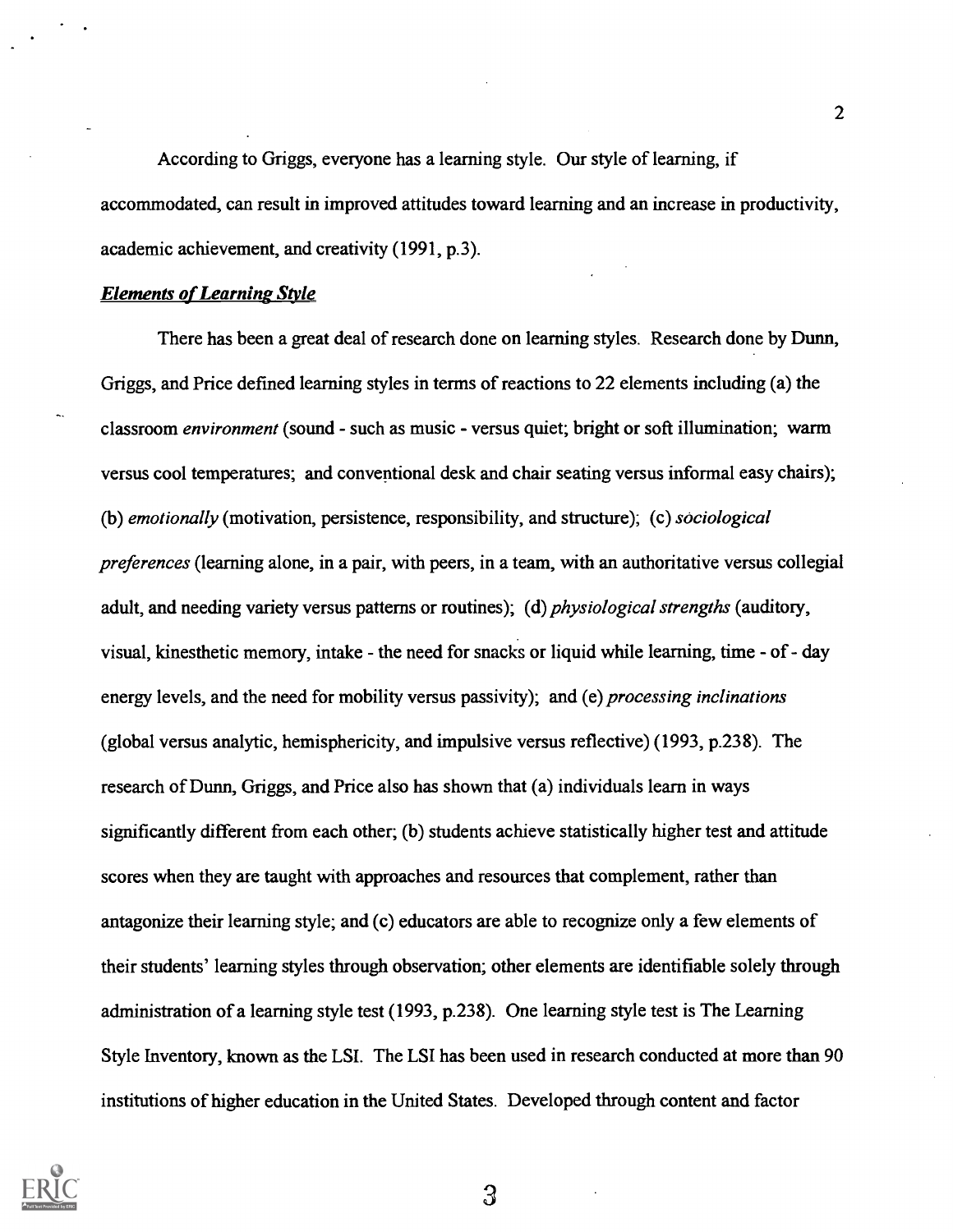analysis, the LSI is a comprehensive approach to the identification of an individual's learning style and has "established impressive reliability and validity" (Kirby, 1979, p.72 as cited by Dunn, 1993, p.239). Of the 22 learning style variables, 7 or 8 consistently predicted differences between high and low achievers. These variables included: motivation, persistence, responsibility, perceptual strengths, and time of day (Dunn, 1993, p.239). Typically, high achievers were more motivated, persistent, and responsible (conforming) than were underachievers, and they learned through their auditory senses, visual senses, or both; they also tended to be early - morning preferents (Dunn, 1993, p.239). '

#### The Onion Model

Curry (1987), as cited by Griggs, attempted to provide a framework for the growing number of different learning style theories, called the "onion model" (1991, p.3). It consisted of four layers: personality dimensions assess the influences of basic personality on preferred approaches to acquiring and integrating information. Models stressing personality include Witkin's (1954) construct of field dependence/field independence and the Myers - Briggs Type Indicator with dichotomous scales measuring extroversion versus introversion, sensing versus intuition, thinking versus feeling and judging versus perception (Griggs, 1991, p.3).

Information - Processing is the individual's preferred intellectual approach to assimilating information, and includes Schmeck's (1983) construct of cognitive complexity and Kolb's (1984) model of information processing (Griggs, 1993, p.3)

Social Interaction addresses how students interact in the classroom and includes Reichmann's and Grasha's (1974) types of learners: independent, dependent, collaborative, competitive, participant, and avoidant (Griggs, 1991, p.3).

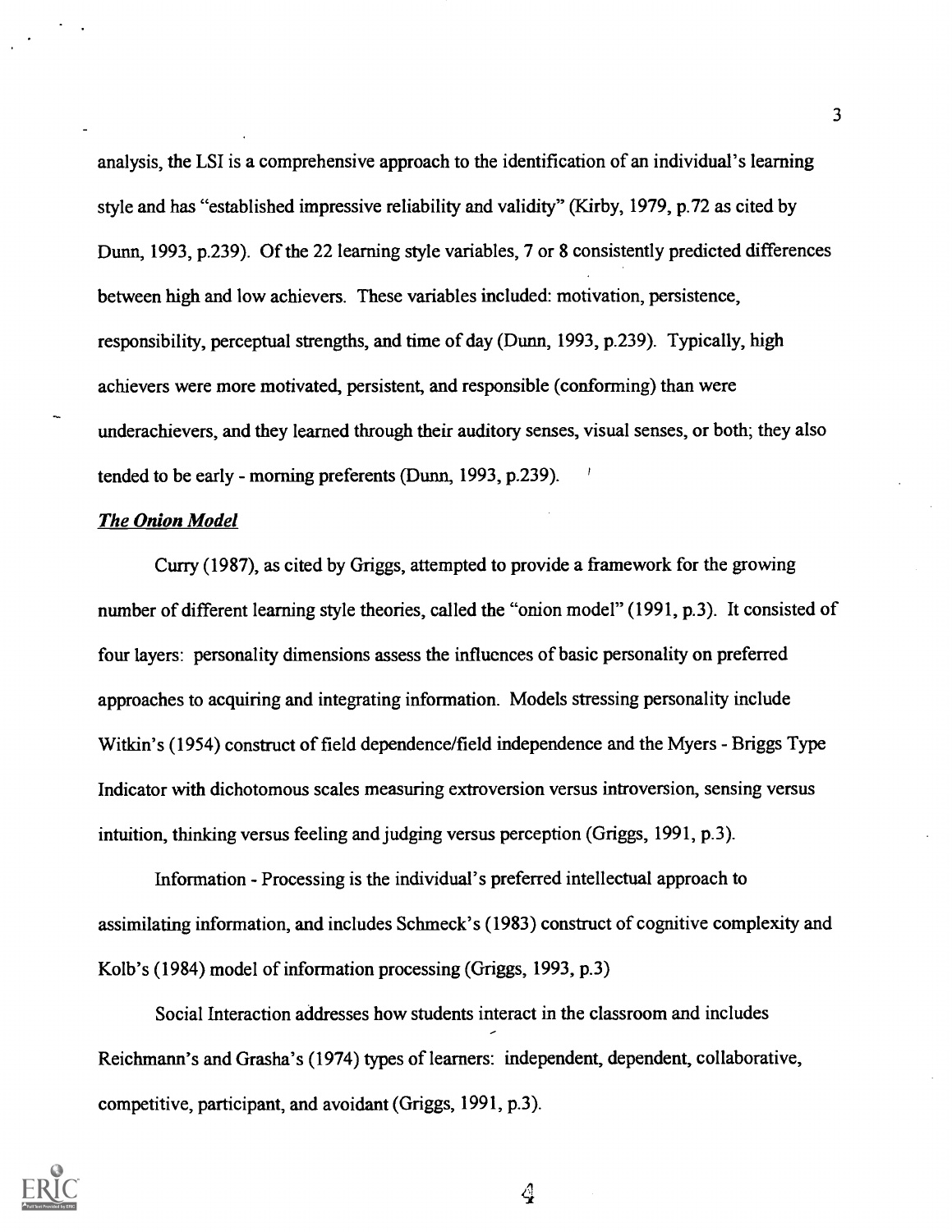Multidimensional and instructional preference address the individual's preferred environment for learning and encompass The Human Information Processing Model (Keefe, 1989) and Learning Style Model of Dunn and Dunn (1978), as mentioned above. These models are similar because they stress the importance of identifying and addressing individual differences in the learning process (Griggs, 1991, p.3).

#### The Multiple Intelligences

Another theory on learning styles is Howard Gardner's theory on the Multiple Intelligence's. A unit of study designed by practitioners who hold Gardner's theory to be true would allow children to experience a concept or skill in a variety of ways and demonstrate their learning and understandings by using their strong suits and by being challenged to develop their ability in areas identified for more emphasis and improvement (Burchfield, 1996, p.6). Altogether there are seven intelligence's. The seven intelligence's are the seven ways in which people can learn, that have been identified so far. The seven intelligence's are: verbal/linguisitc intelligence - a preference to write, speak, read, and tell jokes; logical/mathematical intelligence - a preference to solve problems, question, do calculators, and experiment; visual/spatial intelligence - a preference to paint, draw, read maps, amd make patterns and designs; bodily/kinesthetic intelligence - a preference to dance, exercise, move around a lot, and play sports; musical/rhythmic intelligence - a preference to sing, listen to music, tap feet, and play instruments; and personal intelligence's - known as interpersonal and intrapersonal intelligence's. Interpersonal is a preference to work in groups, mediate, present demonstrations and sense others' moods and feelings. Intrapersonal is a preference to think deeply, set goals, daydream,

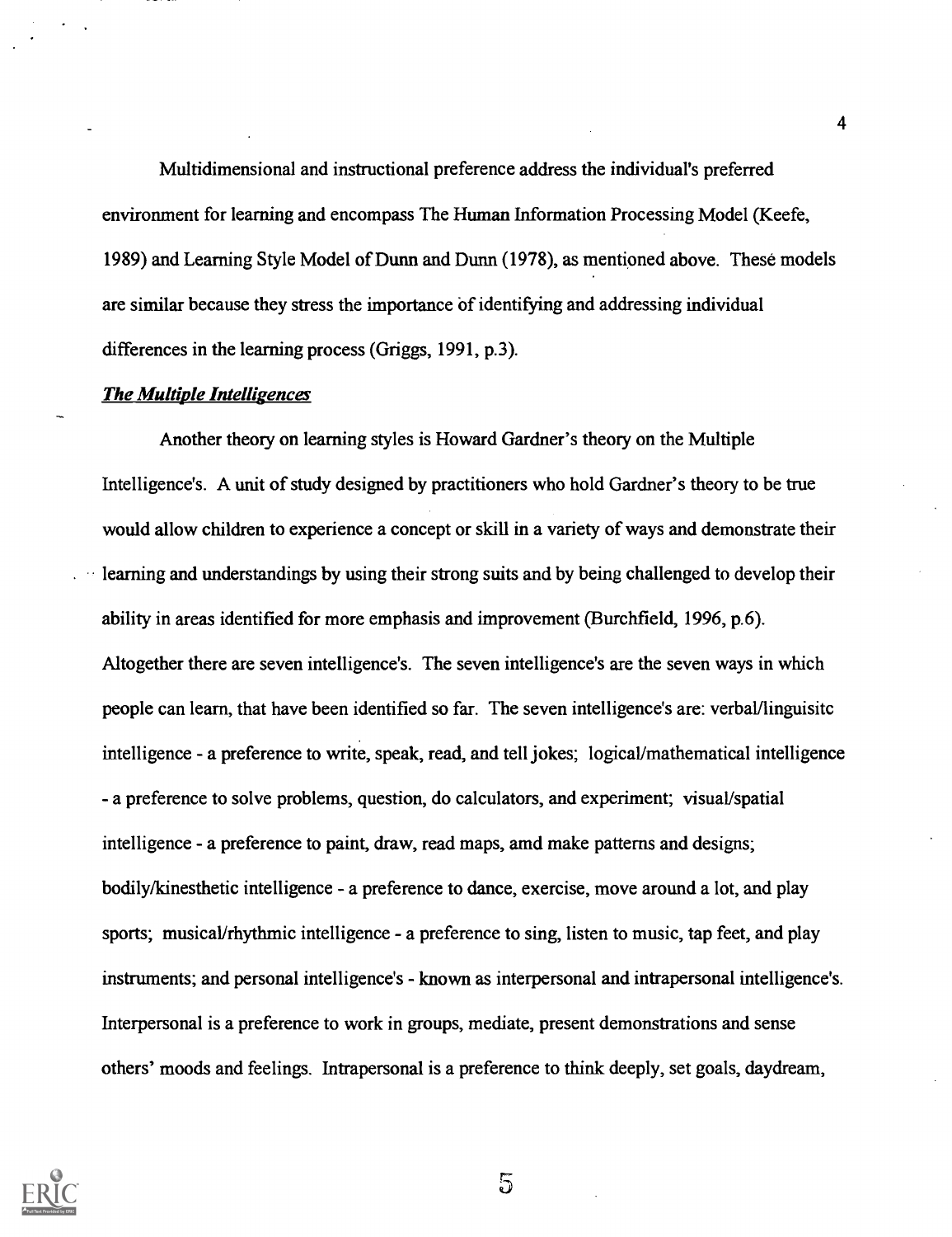and be alone (Gardner, 1983,p.73 - 237; Learning 1995). Based on the work of Howard Gardner, many researchers now agree that students have at least seven different ways they can learn. Each student possesses all seven of these learning pathways but some are better developed than others (Gardner, 1983, p.73 -237; Learning 1995, p.53). New research shows that different learning styles are stronger at different stages. According to a study done by Dr. Sue Teele, children do not learn the same way at every stage. Verbal/linguistic intelligence is at its strongest in kindergarten through third grade, then declines dramatically. Logical/mathematical intelligence and bodily/kinesthetic intelligence remain dominant throughout elementary school. This means that presenting information through visual, active learning experiences works best in the elementary grades. Middle - school children show strong preferences for bodily/kinesthetic, visual/spatial, musical/rhythmic, and interpersonal intelligence's. This means the way students learn best in middle - school may be the exact opposite of the way they are taught. These students are likely to do better working together than they do working alone (Learning, 1995,

p.53).

#### Field Dependent/Field Independent Style

Two predominant learning styles that are continuously noted in research on this topic are field dependent amd field independent styles. A field independent learner is usually more task oriented, has well developed analytical abilities, is motivated by individual competition and achievement, perceives the specific then the totality, can work well alone, and is not affected as much by outside stimuli such as the instructor or the environment when solving a problem or performing a task (Jiminez, 1983, p.17). The field dependent learner works well in groups, perceives the totality then the specific, is motivated by group competition and achievement, is

 $6\overline{6}$ 



# BEST COPY AVAILABLE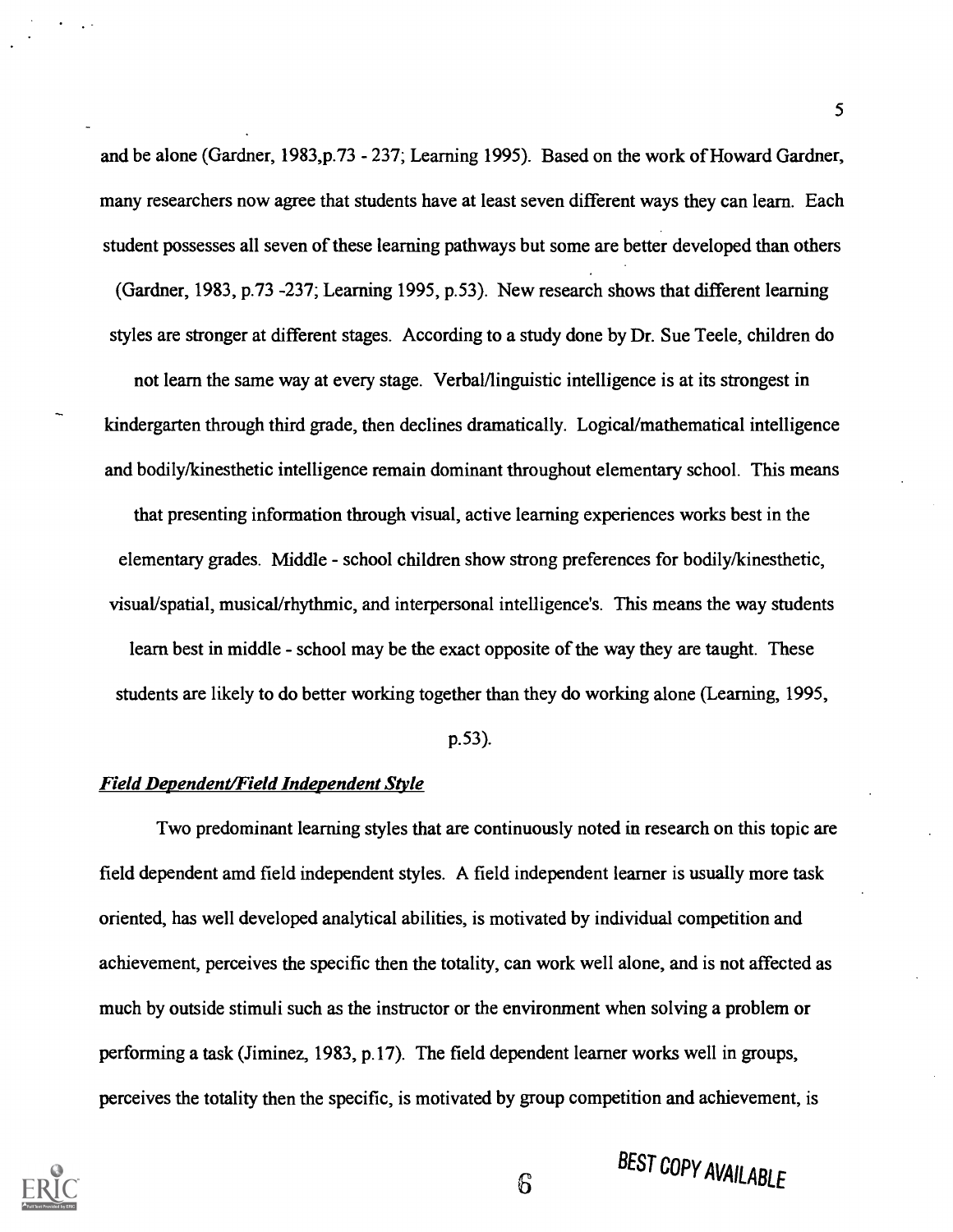more affected by outside stimuli such as the instructor or the environment when solving a problem or performing a task, and is influenced more by affective variables in learning (Jiminez, 1983, p.17).

#### Left Brain Versus Right Brain Theory - Convergent Versus Divergent Theory

Finally, two more areas of learning styles that have been studied are, left - brain versus right - brain processing and convergent/divergent thinking. Left - brain / right - brain processing pertains to an individual's supposed preference for processing information and solving problems using different parts of the brain. The right side of the brain has been identified as the more intuitive side, whereas the left side is more the logical side. The left side focuses on such domains as speech, abstraction, logic, reading, and mathematics. The right side focuses on emotion, innovation, creativity, intuition, and spatial relationships (Dembo, 1991, p.86).

As cited by Dembo (1991, p.87), Guilford distinguished between convergent and divergent thinking. Convergent thinking produces a well - determined answer to a routine problem, whereas divergent thinking generates new ideas and solutions to problems that have more than one correct answer. Some students are better at divergent tasks than convergent tasks and vice versa, while some students are strong in both types of thinking (Dembo, 1991, p.87).

#### CULTURE AND CHILDREN'S LEARNING STYLE

When considering all the different types of learning styles, one must also consider culture. Diverse cultures exhibit different learning styles than "American" students. This paper



7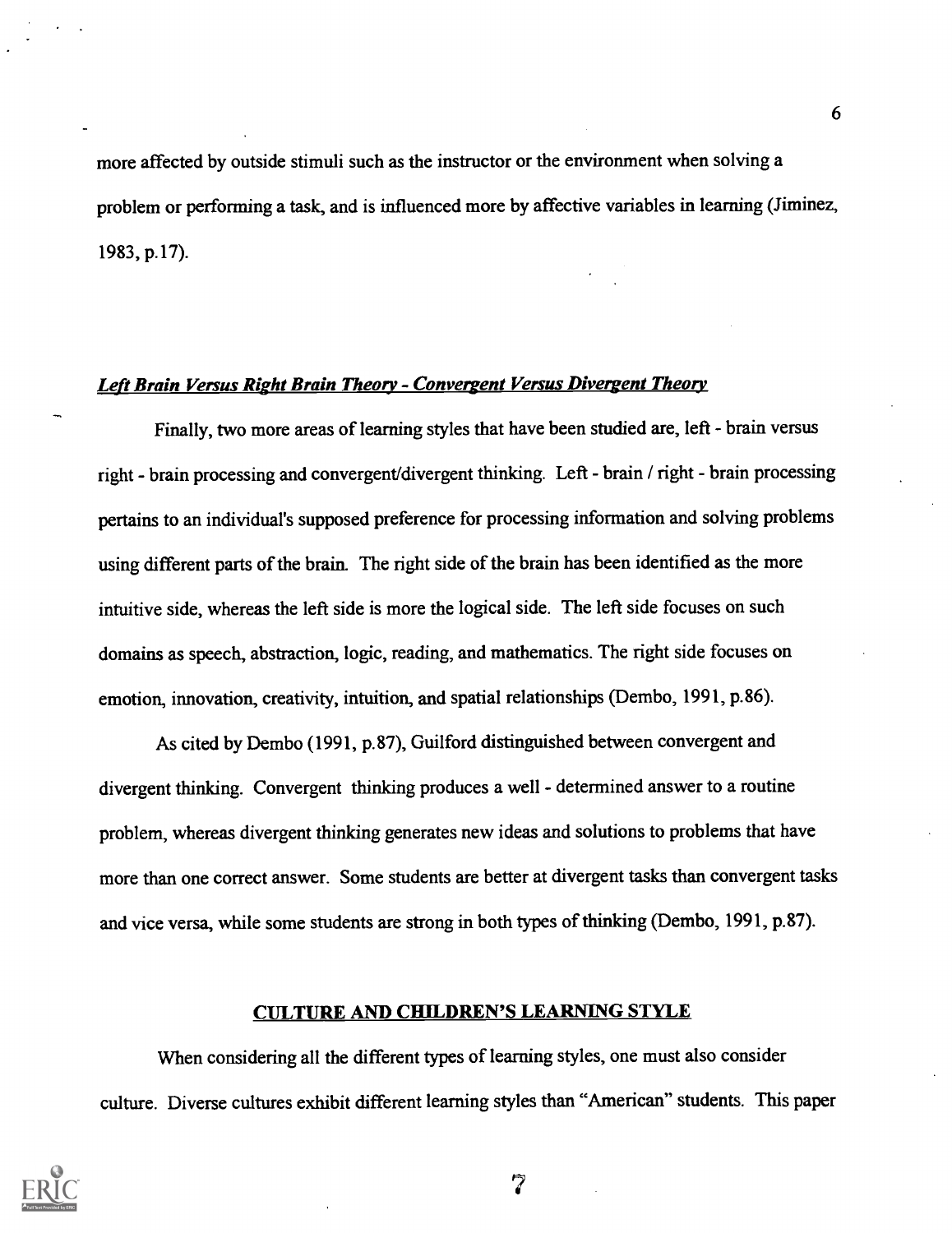will attempt to research and explain the various learning styles among several different cultures. Traditional U.S. students, mostly from European cultures, have different preferences for learning environments than do their counterparts who belong to diverse ethnic backgrounds (Sandhu, 1995, p.159). Certainly, all children within a given culture don't learn the same way. Yet when children are described by people within the culture, some general learning patterns are identified as a result of shared cultural experience (Jackson, 1996, p.69).

The diversity of the cultural backgrounds of students in American schools and the low academic achievement of many of these students require greater understanding of how cultural factors may influence educational achievement (Dembo, 1991, p.89). Proponents of cultural differences point to the disparity between the students' home and school culture and the difficulties that minority students have in adjusting to a classroom with different social interactions, linguistic, and cognitive styles (Dembo, 1991, p.90). Our ability to give every child a chance to succeed in school depends upon a full understanding of culture and learning (Guild, 1994, p. 16).

African - American students are often described as being physically active, valuing verbal experience, and placing an importance on personal relationships. Hispanic students are often described as being comfortable with cognitive relationships and placing the importance of the group above that of the individual. Asian - American students are often described as being serious and valuing accuracy and objective content. Native - American students are often described as having acute visual discrimination and skills in the use of imagery. Anglo students are often described as being independent, analytical, and somewhat competitive (Jackson, 1996, p.68).



 $\infty$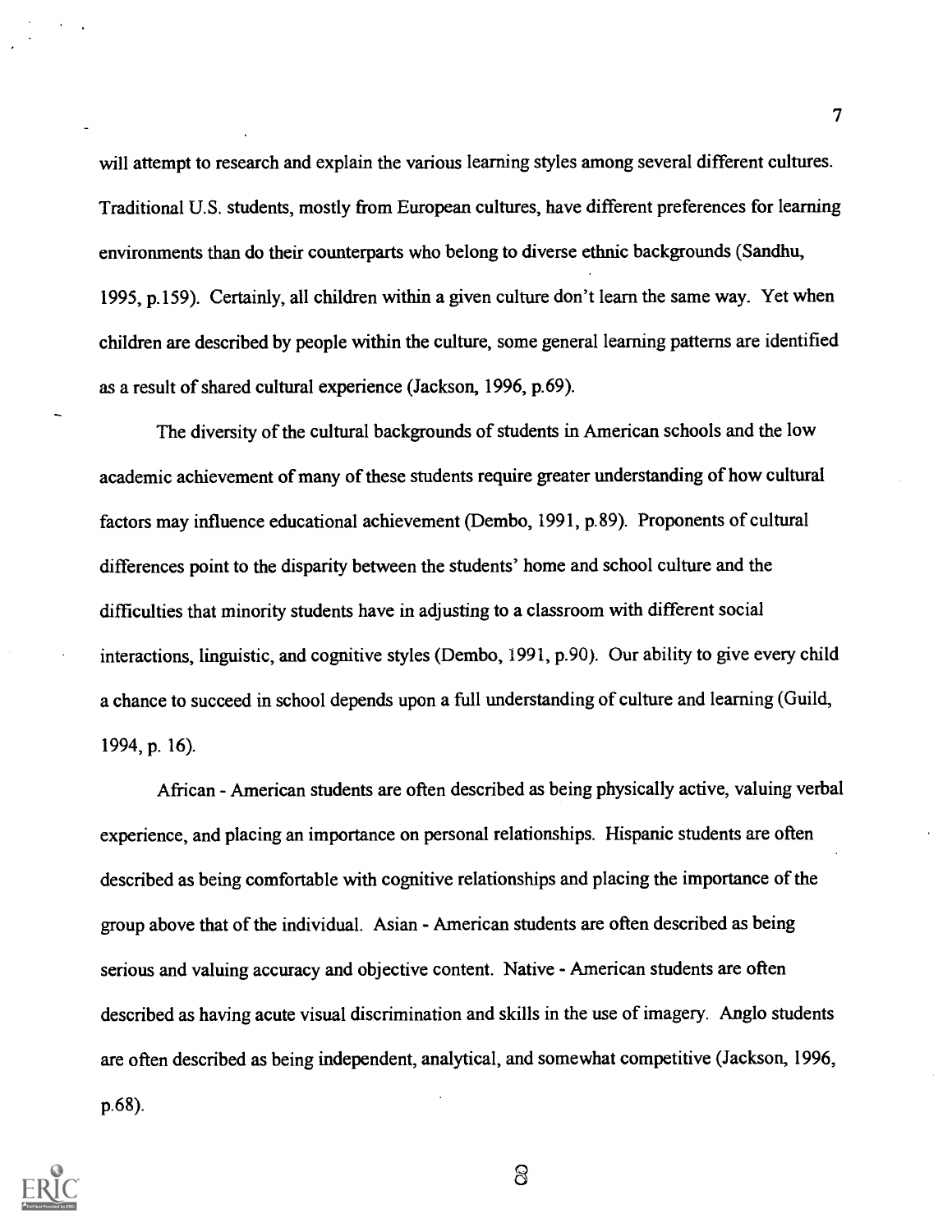Although the relationship between culture and learning style is an important one, it can sometimes be controversial. One reason for this is that generalizations about a *group* of people have often led to naive inferences about *individuals* within that group. Although people connected by culture do exhibit a characteristic pattern of style preferences, it is a serious error to conclude that all members of the group have the same style traits as the group taken as awhole (Guild, 1994, p.17).

A second source of controversy is the understandable sensitivity surrounding attempts to explain the persistent achievement differences between minority and non - minority students - it is all too easy to confuse descriptions of differences with explanations for deficits (Guild, 1994, p.17).

Finally, the relationship between learning styles can be controversial because it brings us face to face with philosophical issues that involve deeply held beliefs (Guild, 1994, p.17).

In general, researchers have reported three kinds of information about culture and learning style. The first is the set of observation - based descriptions of cultural groups of learners. Minority students' learning styles are often contrasted with European - American students' ways of learning and the school practices designed from such students (Guild, 1994, p.18)

A second way we know about the links between culture and learning style is data - based descriptions of specific groups. In this class of inquiry, researchers administer learning style/cognitive style instruments to produce a profile of a cultural group, compare this group with another previously studied one (usually white Americans), or validate a particular instrument for cross - cultural use (Guild, 1994, p.18).



BEST COPY AVAILABLE

 $\Omega$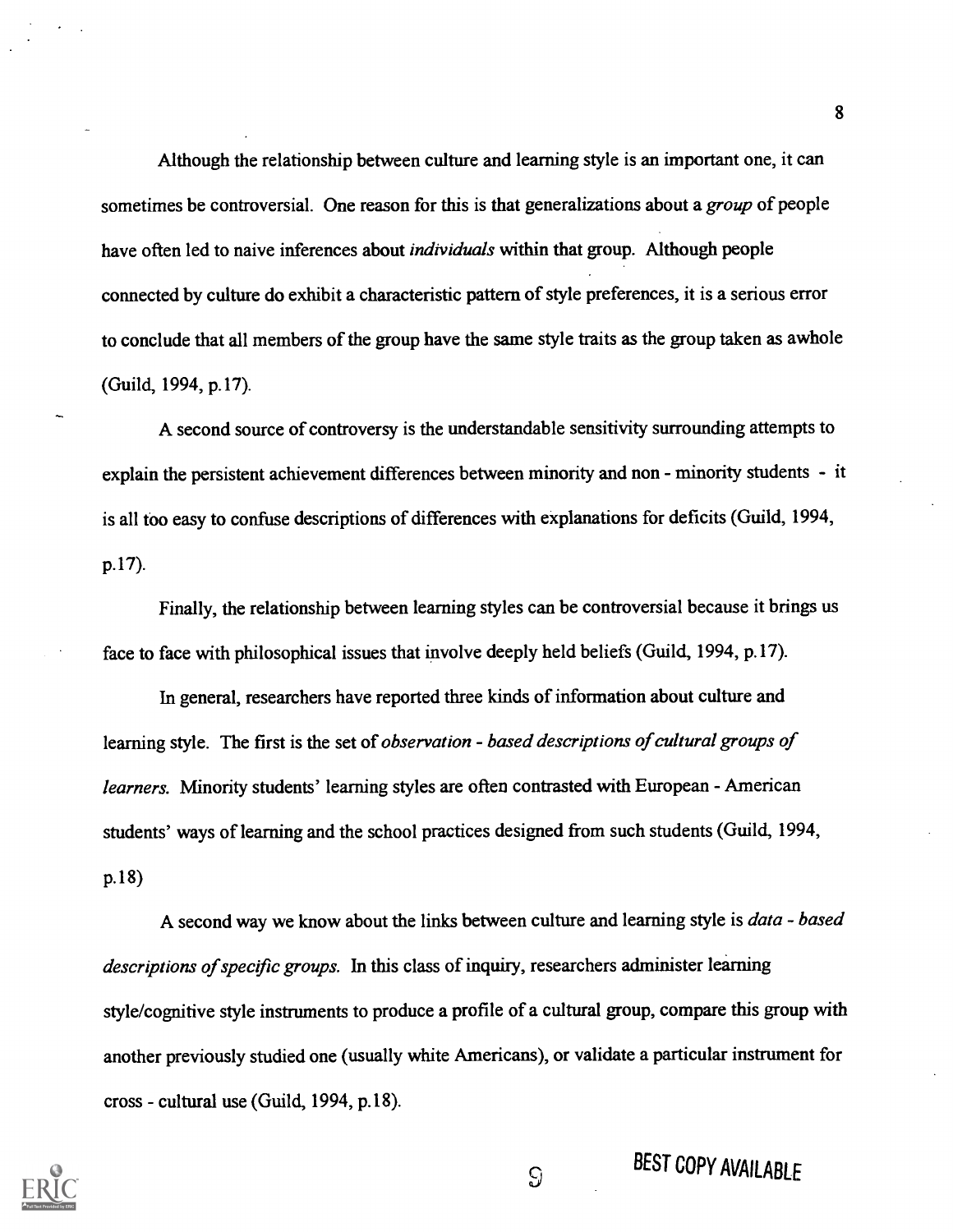The third way we know about the relationship of learning and culture is through *direct* discussion. Shade (1986), as cited by Guild, comments that: perceptual development differs within various ethnocultural groups. It is, therefore, an erroneous assumption in the teaching learning process to assume children "see" the same event, idea, or object in the same way (1994, p.18). Cognitive style research, Ramirez (1989), as cited by Guild, believes could help accommodate children who see things differently. The research findings he notes, provide "a framework to look at and be responsive to diversity within and between cultures" (1994, p.18).

Bennett (1986), as cited by Guild, warns that ignoring the effects of culture and learning styles would depress learning among non mainstream students: if classroom expectations are limited by our own cultural orientations, we impede successful learners guided by another cultural orientation. If we only teach according to the ways we ourselves learn best, we are also likely to thwart successful learners who may share our cultural background but whose learning styles deviate from our own (1994, p.18).

Those who study culture and those who study learning styles generally agree on at least five points: educators concur that students of any particular age will differ in their ways of learning, most researchers believe that learning styles are a function of both nature and nurture, research on cultures, one consistent finding is that, within a group the variations among individuals are as great as their commonalties, and finally, many authors acknowledge the cultural conflict between some students and the typical learning experiences in schools (Guild, 1994, p.19).

Guild also notes debates about applying theory on culture and learning styles. First, people differ on whether educators should acquire more explicit knowledge about particular



Į O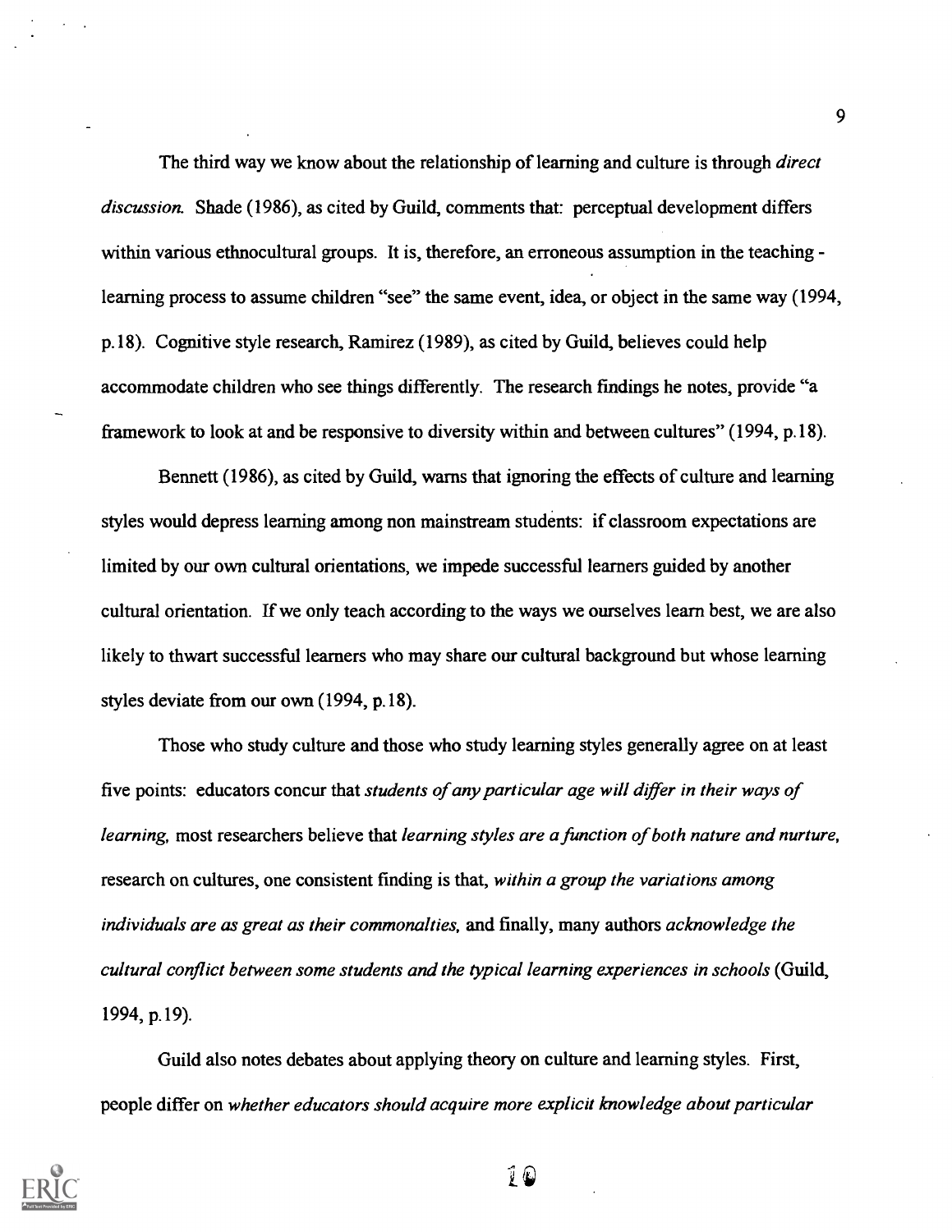cultural values and expectations. Cox and Ramirez (1981), as cited by Guild note that the "concept of cognitive or learning styles of minority and other students is one easily oversimplified, misunderstood, or misinterpreted (1994, p.19)

Authors also debate the proper response to the fact that the culture/learning style relationship affects student achievement. Evidence suggests that students with particular learning style traits (field - dependent, sensing, extraversion) are underachievers in school, irrespective of their cultural group (Guild, 1994, p.20).

Another unresolved issue is how teachers working from their own cultures and teaching styles can successfully reach diverse populations. How cultural identity and self - esteem are related remains an open question too. An acceptance of learning style demands an approach that develops skills through strengths (Guild, 1994, p.20).

Perhaps the most weighty of the application issues has to do with ways to *counteract our* tendency toward instructional pendulum swings. We are always seeking one right way to teach, and when we accumulate evidence that a strategy is effective with some students, we try to apply it to every student in every school (Guild, 1994, p.20)

Ideas about culture and learning style can be of great help to teachers as they pursue such intentional instructional diversity. A teacher who truly understands culture and learning style and who believes that all students can learn, one way or another, can offer oppotunitites for success to all students (Guild, 1994, p.21).

While the culture/leatrning style relationship is deceptively simple and the issues surrounding it are complex, it is a crucially important idea to contemplate. As we try to accommodate students' cultural and learning differences, it is most important to deeply value

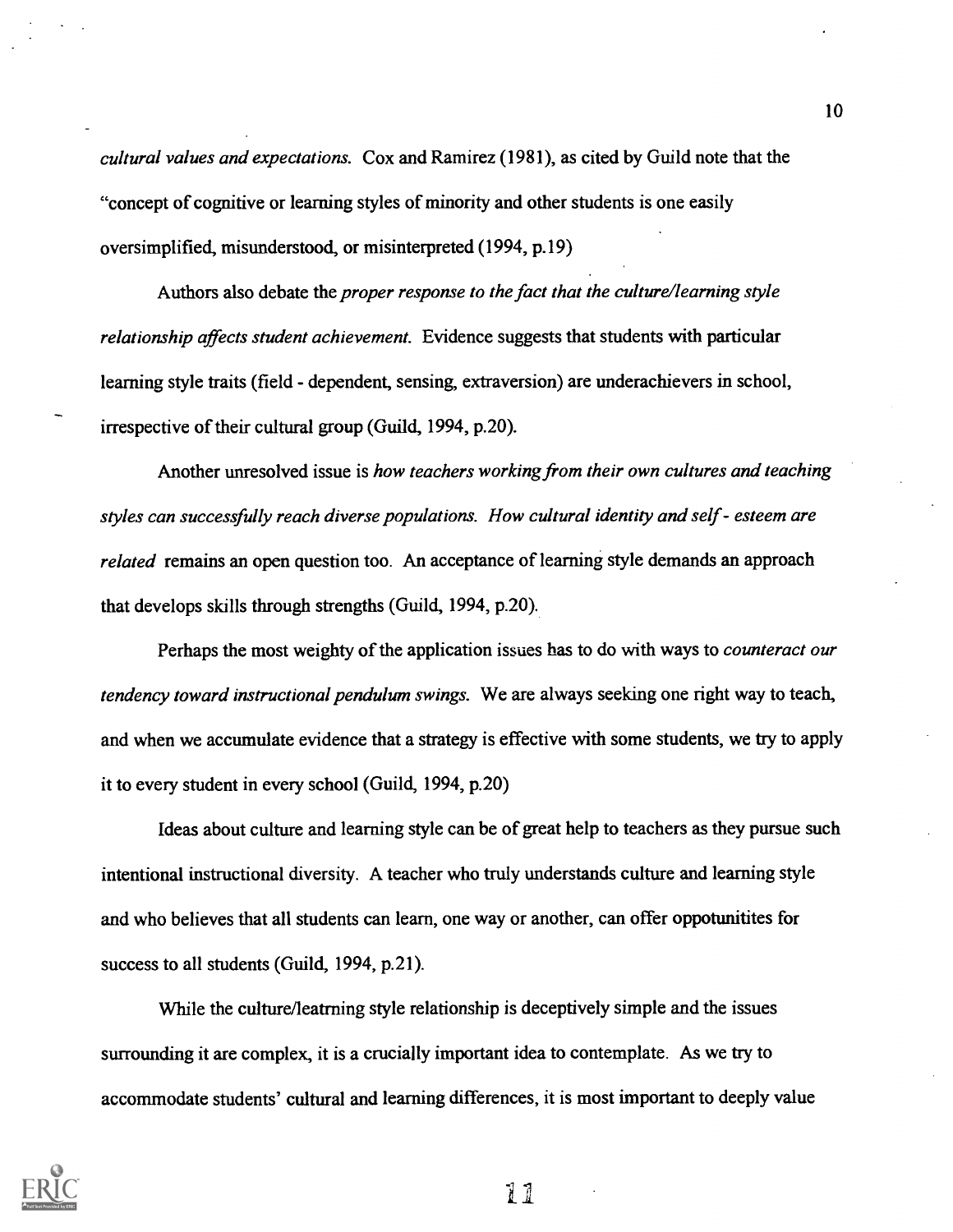each person's individuality. Using information about culture and learning styles in sensitive and positive ways will help educators value and promote diversity in all aspects of the school (Guild, 19954,p.21).

This research will attempt to explore the learning styles of African - American students, Asian - American students, Hispanic students, and European - American students.

#### African - American Students

The first group of children I would like to discuss are African - American children. According to research done by Burgess (1996, p.211), African - American children are people oriented, view things in their entirety, prefer inferential reasoning, prefer novelty, personal freedom, and distinctiveness, are not word - dependent but are proficient in both verbal and non verbal communication, prefer oral/aural modalities for learning and communicating, use internal cues for problem soling, and rely on situation context for interpreting meaning.

Griggs and Dunn found similar results in their research. According to Griggs and Dunn, African - American students are global or field - dependent rather than analytic or field independent processing styles - except for middle or upper class high achievers; have a tendency to rank low in the cognitive skill areas of analytic, sequential processing, and spatial/rotational pattern recognition and high in the cognitive skill areas of global, holistic processing in comparison with other ethnic groups - with the exception of Native Americans; prefer soft light, quiet, warm temperatures, and informal design while learning; are peer learners who reject



## **BEST COPY AVAILABLE**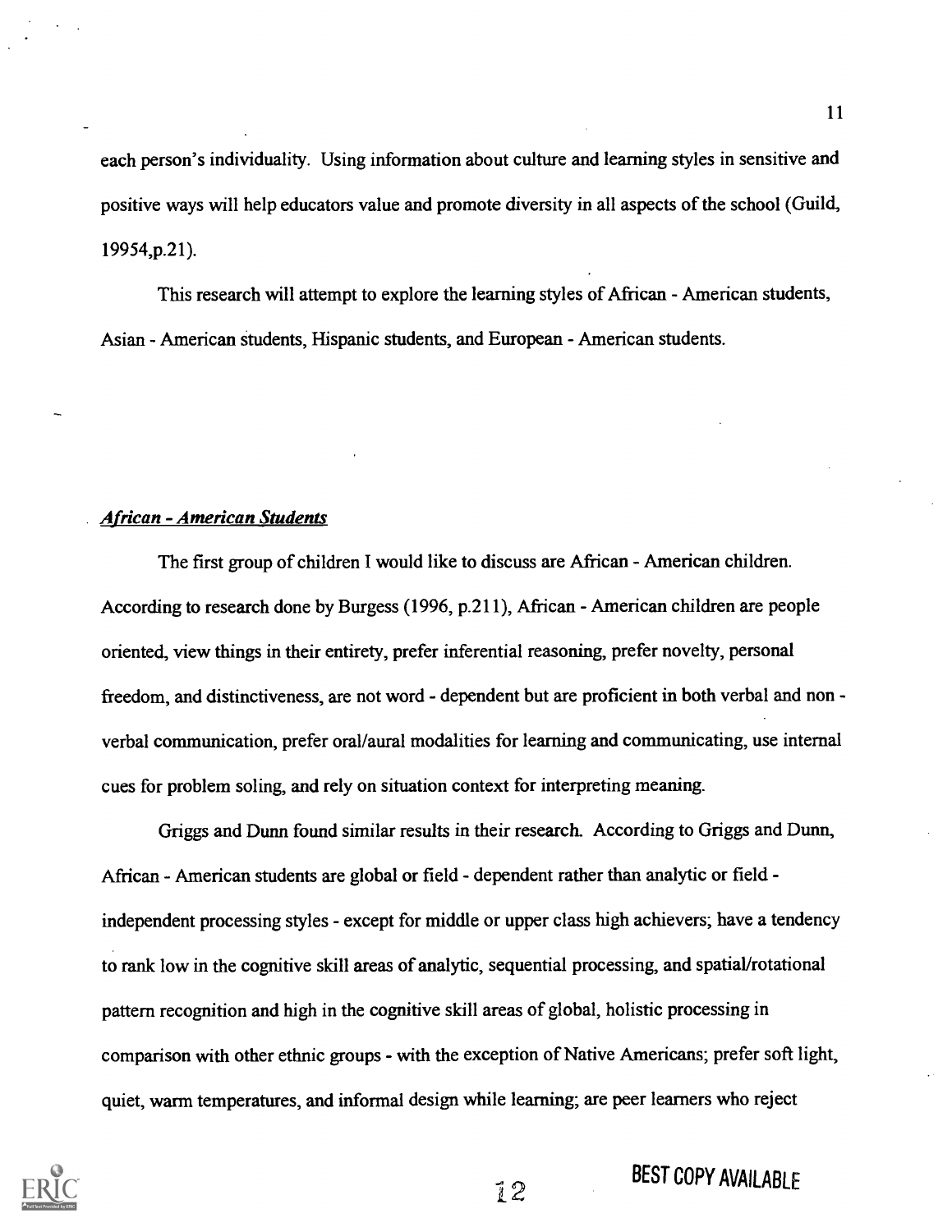instructional variety in favor of patterns and routines, are highly parent and teacher motivated, and require kindly, authoritative teachers present while learning; are afternoon and evening preferents for peak concentration times - with only occasional morning preferences; have a preference for intake and mobility; and many visual - kinesthetic learners who reject learning by - listening but want to talk and move as they learn and prefer kinesthetic and tactual instructional resources (Griggs and Dunn, 1997, p.41).

The classroom that accommodates and is responsive to the African - American child is one that stresses the importance of children working with and getting along with other children, children being responsible for themselves and other children, and children respecting themselves and other children (Burgess, 1996, p.213).

#### **Hispanic Students**

The next group of students I would like to discuss are Hispanic children. Sociologists identify Hispanics in three groups: *traditional* - maintaining close ties with native cultural customs and traditions; dualistic - maintaining native cultural customs but adopting some of the dominant culture and values; *assimilated* - not maintaining native culture but adopting primarily the dominant culture and values (Jiminez, 1983, p.16). It is important to keep in mind that the Hispanic culture consists of many denominations. The particular Hispanic groups in this paper are Puerto Rican and Dominican.

Research on the learning styles of Hispanic - Americans in particular is limited. According to Jiminez (1983), Hispanic - American learners tend to prefer a field dependent learning style if they were from very traditional Hispanic families (p.17). Within the Latino

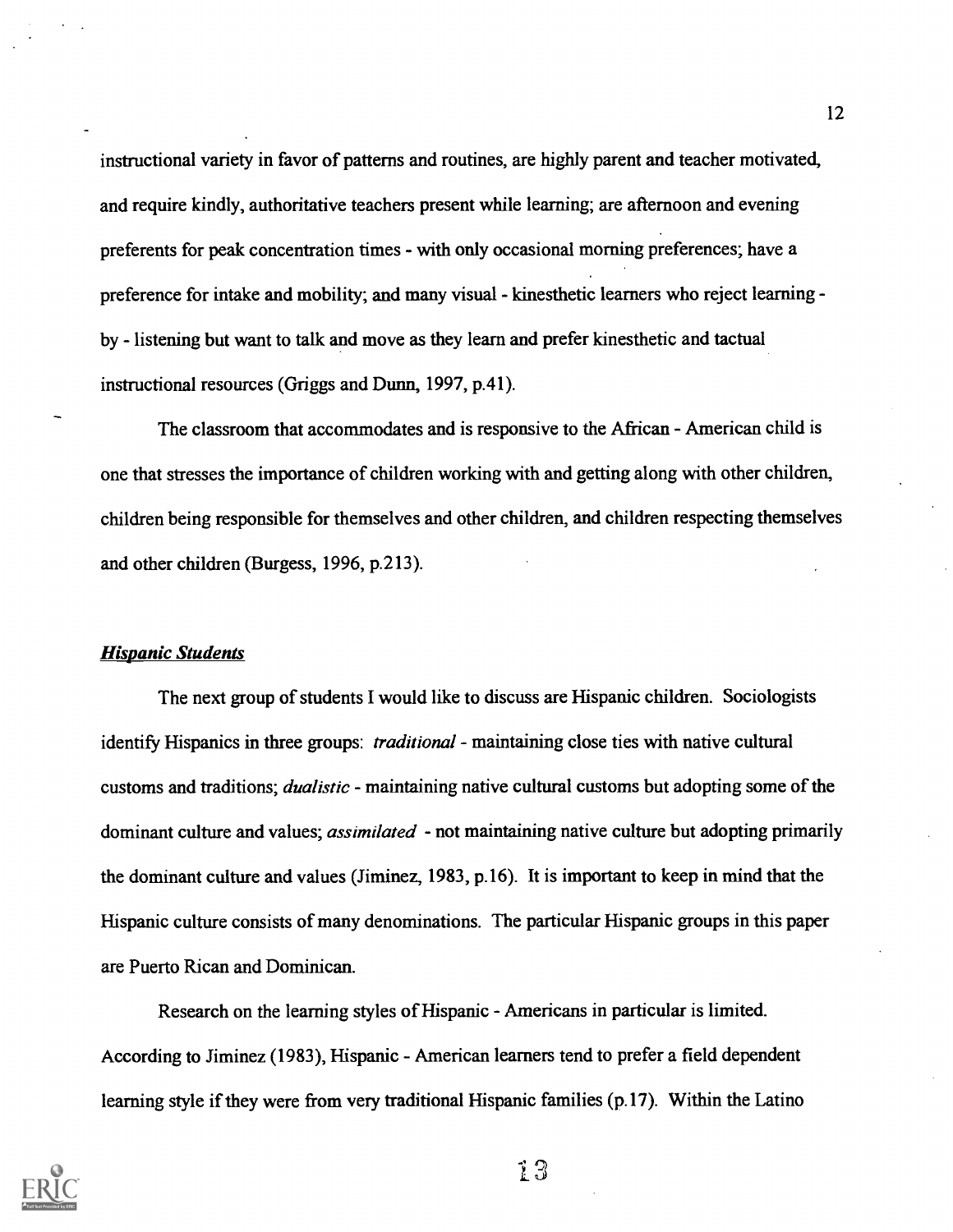groups the majority of studies have been focused on the learning styles of Mexican - American elementary school children (Griggs & Dunn, 1996, p.1). Mexican - American children prefer an environment with cool temperature and formal design. They require a high degree of structure. Mexican - American children also prefer to learn in groups. Mexican - American students also appear to be field dependent learners (Griggs & Dunn, 1996, p.2).

Many Mexican - American children experience language difficulty which affects the learning process unfavorably, resulting in a poor self- concept (Dunn, Griggs, & Price, 1993, p.240). Dunn, Griggs, and Price also found that Mexican - American students preferred learning new or difficult information in the afternoon rather than in early or late morning (1993, p.240). According to research done by Sims (1988), as cited by Dunn, Griggs, and Price, Mexican- American students score low on responsibility scores. They tend to be parent motivated rather than teacher motivated. They require little mobility and want few kinesthetic instructional activities (1993, p.240).

#### Asian - American Students

As with the Hispanic culture, the Asian - American culture also consists of many denominations. The group I will focus on are the Korean and Filipino students. The core values of the groups include diligence, harmony, taking responsibility, respect for authority, emphasis on education, respect for elders, family loyalty, self- discipline, and self - reflection (Lee, 1995, p.5)

Asian - Americans do not prefer quiet while working, they prefer cooler temperatures, prefer conventional seating while learning, are less peer - oriented, do not prefer morning as a



ÎА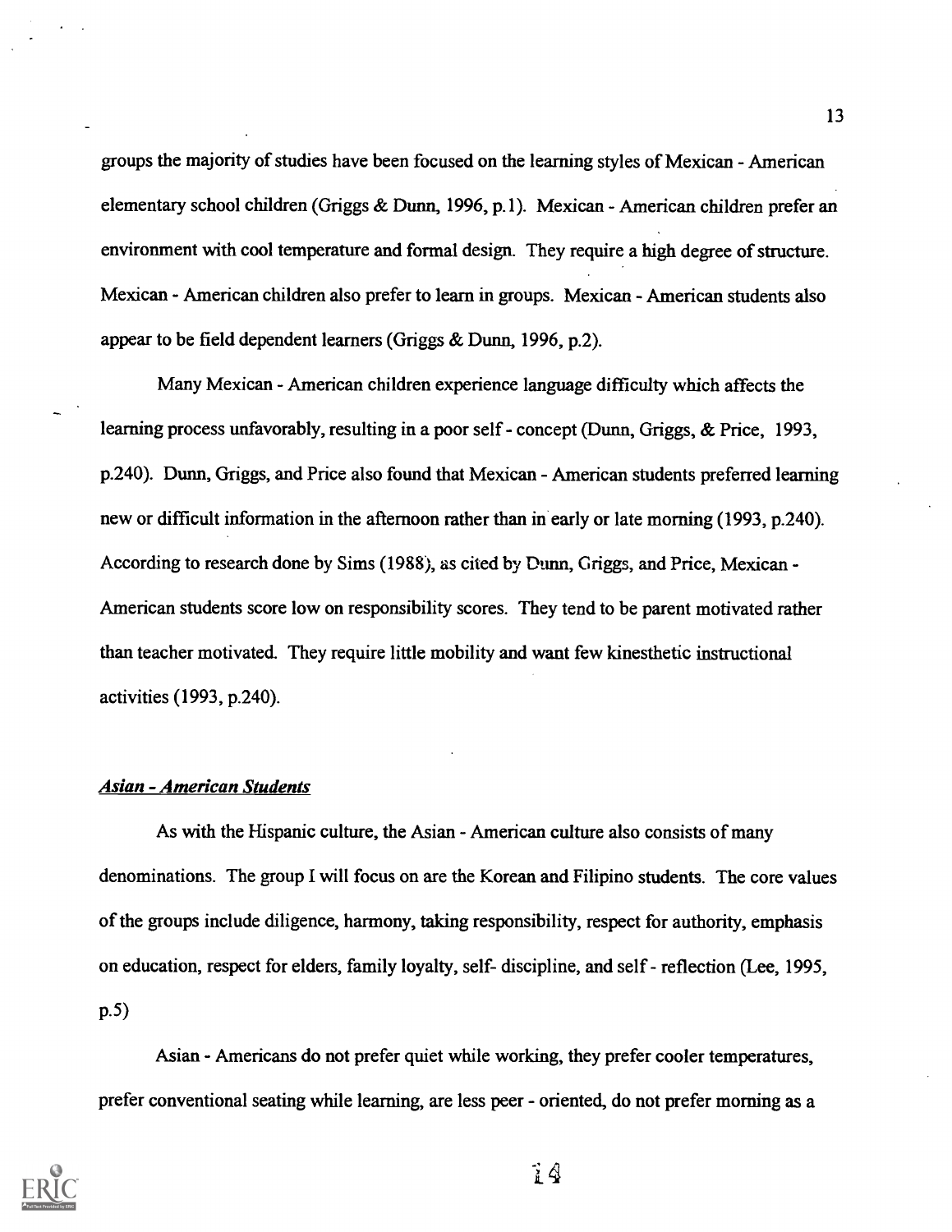time for learning, prefer an authority figure present, and learn in several ways (Griggs & Dunn, 1997, p.39).

#### European - American Students

According to Griggs and Dunn (1997, p.37), European Americans prefer bright lighting, are auditory learners, and prefer formal design and structure. According to research done by Sandhu, (1995, p.159), European Americans prefer competitive learning environments, prefer individual study, increase distance when communicating, have a communication style that is more rigid and formal, express emotions selectively, adhere to rigid time schedules, task completion takes primacy, analytical style is more appropriate, and process relevant or irrelevant information efficiently.

You will notice that more research has been done on the learning styles of African - Americans and Hispanics as opposed to Asian - Americans and European - Americans.

#### Questionnaire

A questionnaire on learning styles among different cultures was distributed to 19 teachers, including myself, who work in a Catholic elementary school in the Bronx. The questionnaire was distributed in an attempt to get the opinions of teachers on whether or not there is a significant difference in learning styles among different cultures. The socio economic status of the area is lower - middle class. The cultural make - up of the school is very diverse. Each class has a very culturally diverse enrollment. Some of the cultures represented are: African - American, Irish - American, Asian - American, and Hispanic. Hispanic, of Puerto



### BEST COPY AVAILABLE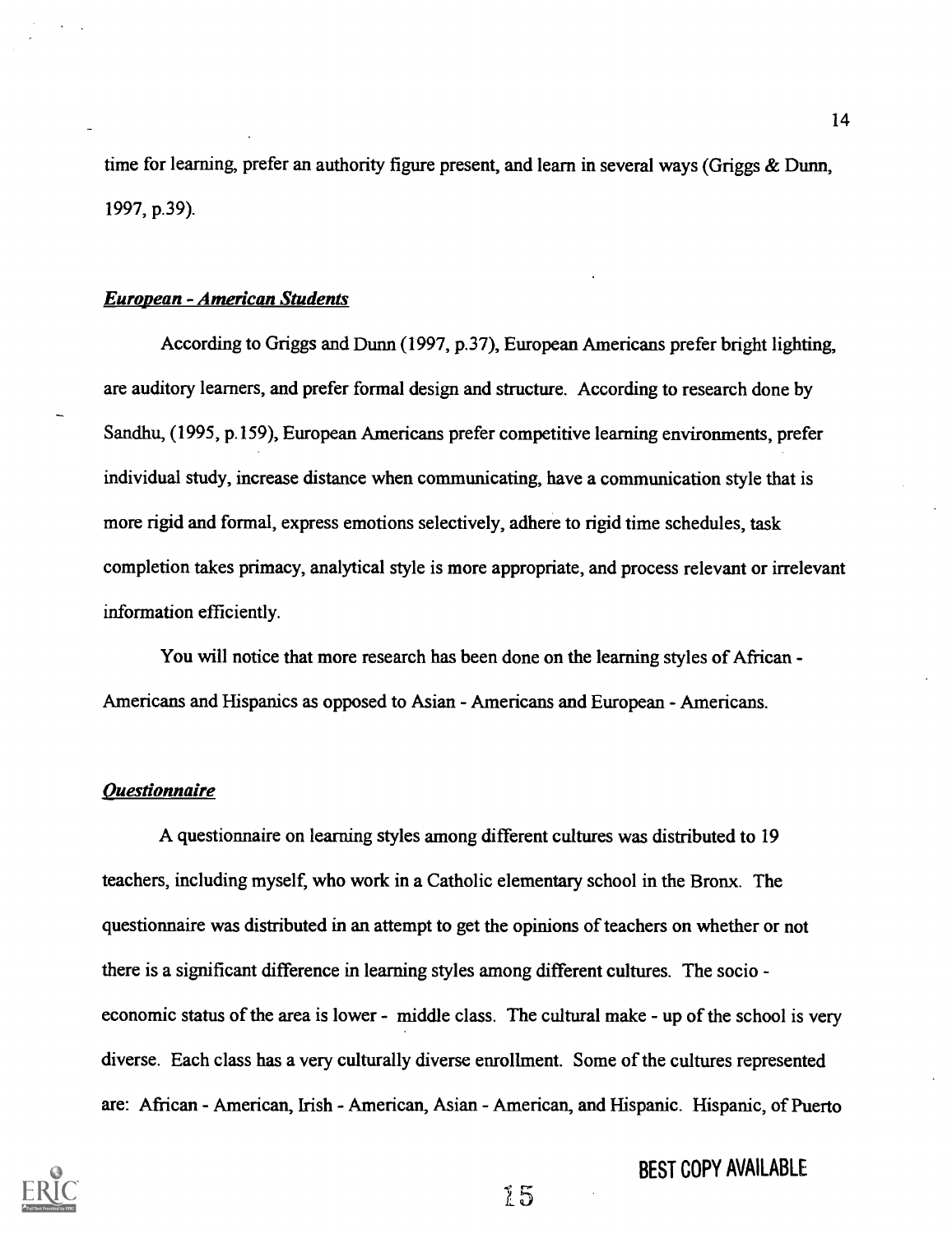- Rican descent, is the dominant culture of the school and the community. There are three kindergarten classes and two of each grade thereafter. Each grade consists of 25 - 40 students. The cultures represented among the teachers are Irish - American, Italian - American, Polish - American, and German - American.

The questionnaire contained 22 statements which had to be answered on a scale from 1 - 5.  $#1$  - "strongly disagree",  $#2$  - "disagree",  $#3$  - "neutral",  $#4$  - "agree", and  $#5$  - "strongly agree". The statements used in the questionnaire were based on facts taken right form the literature review. There were five - seven statements on each of the four cultural groups represented in this paper.

The majority of the teachers seemed to disagree with the fact that there is a distinct difference in learning styles among different cultures. Most teachers seemed to think that learning style is an "individual" preference. However, some learning style characteristics among cultures did seem to stick out. Forty - eight percent of the teachers questioned, seem to agree that Hispanic students enjoy working in groups. Fifty - two percent of the teachers agree that Asian - American students are not peer oriented and prefer to work alone. Thirty - seven percent of the teachers agree that European - American students prefer a competitive learning environment.

The highest percentages in the questionnaire seemed to fall in the "neutral" category. The majority of teachers noted that they never really noticed whether or not certain culture prefer bright lights, cool temperatures, certain times of day, or quiet.

One teacher made a very interesting point. This particular teacher has been in the field for 26 years, so she has experienced many different children from many different cultures. She



16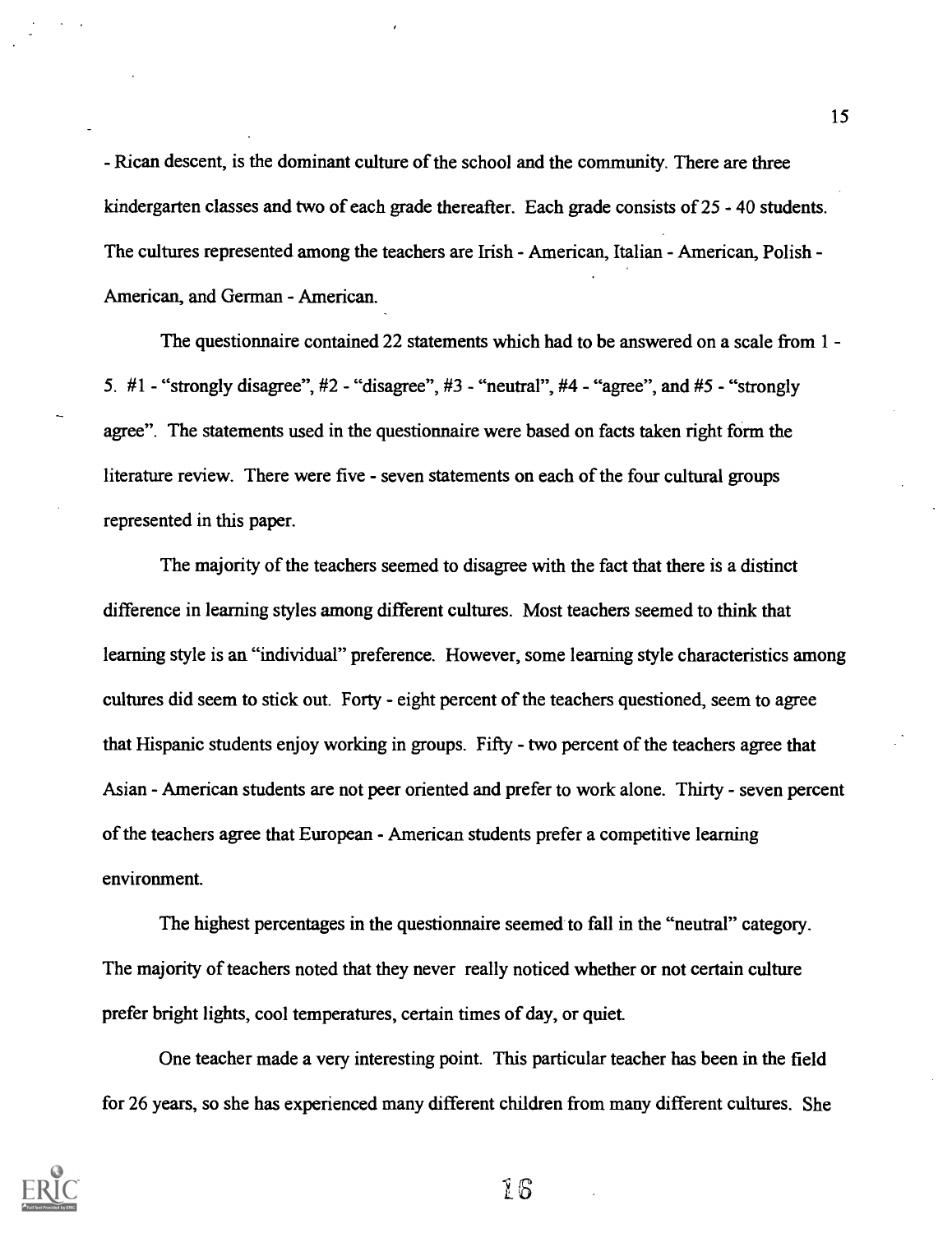seemed to think that economic status plays a significant role in learning style preference. She pointed out, for example, that if a child comes from a small apartment where many family members reside together, the child will be accustomed to learning in an environment where there is most likely noise, informal design, and a lot of group study. However, if a child comes from a house where he/she has his/her own room, the child will probably be accustomed to working in quiet and calm. It seems to me that this teacher has a very valid point.

The participants were very cooperative and informative in giving their answers. Some did suggest, however, that this could be a very controversial topic, due to the fact that it could be considered racial or discriminatory.

#### Concluding Statement

It seems difficult to simply agree with the fact that children from different cultures have different learning styles. As educators, I think it's very important to be aware of the different characteristics that certain culture possess. Besides being aware, I also feel you need to be flexible and comfortable with presenting material in the classroom in a variety of different ways in order to accommodate various learning styles. From my own experience, it seems that all children possess different styles of learning. I agree with the results from the questionnaires, that learning style is more an individual preference than a cultural group preference. I've seen African - American student who possess the same learning styles as their European - American counterparts. It seems that children in general have different styles of learning. As educators I do not think it is wise, to teach under the assumption that a certain cultural group needs to be taught in a certain way. Take for example the statement " African - American students prefer



17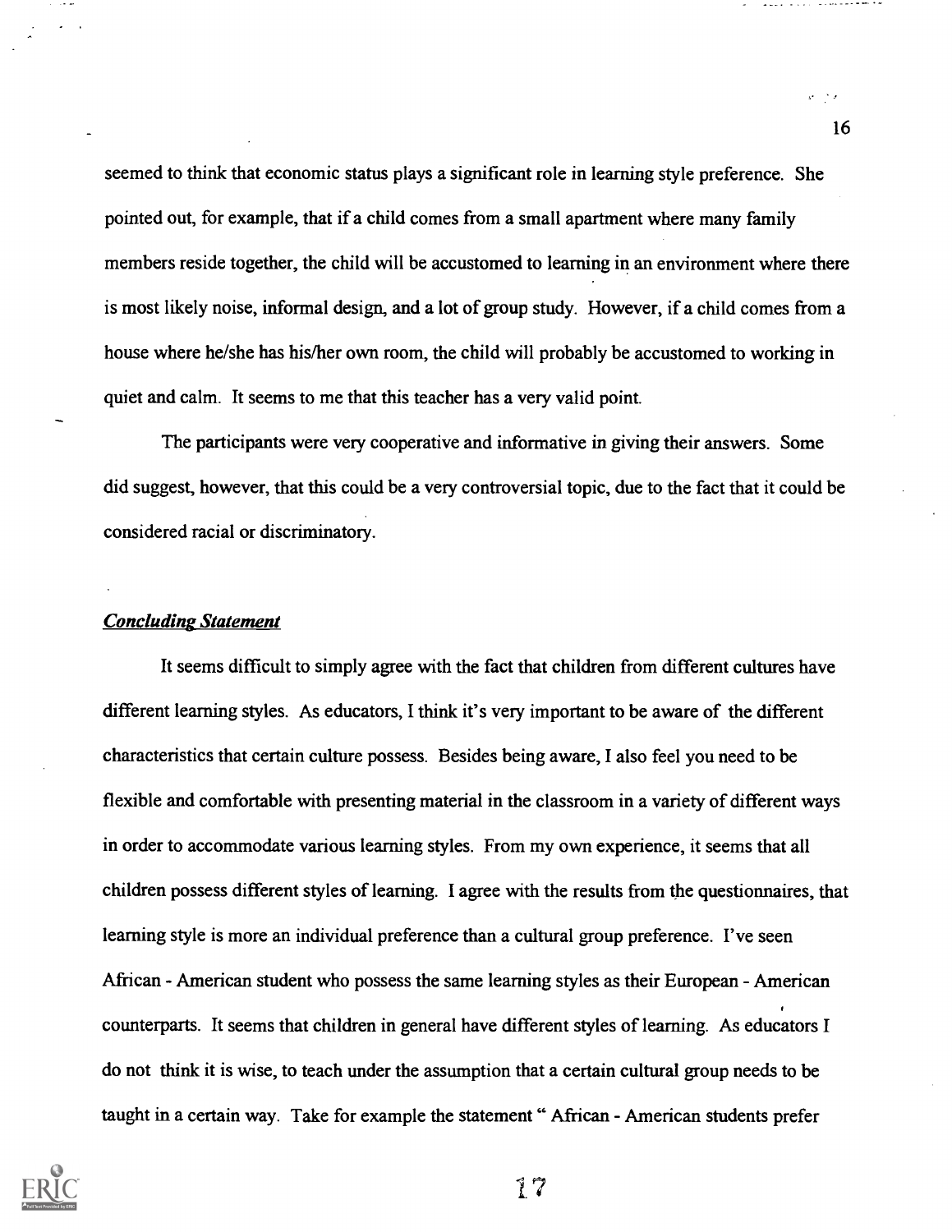soft light, quiet, and warm temperatures while learning". Suppose a teacher is given a class that is predominantly African - American; is the teacher supposed to provide an environment that is only and all of these things? I'm sure there would be children who would not achieve. A good educator notices students for who they are individually, not as a group. One must take great caution in assuming something, just because of culture. As I said previously, awareness is very important. Being aware of the "whole" child is an important aspect of teaching. Knowing and understanding a child's culture, is an important part of knowing the "whole" child.

Therefore, the statements about different cultures' learning style preferences should be used only for an awareness, and not as a guideline for a way a specific culture should be taught. Using this information as a guideline would really limit what should go on in a classroom.



**BEST COPY AVAILARLE**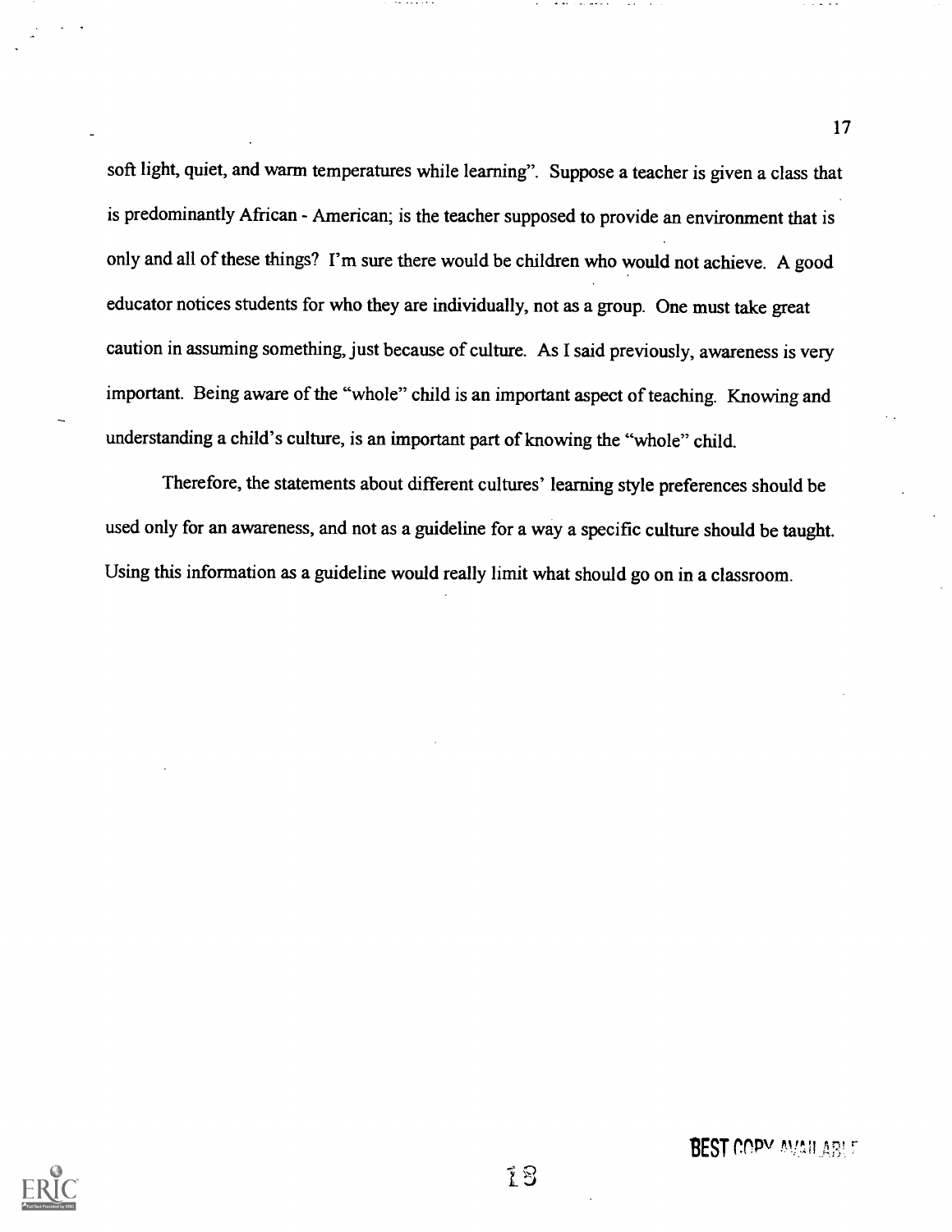#### References

- Burchfield, David W. (1996). Teaching all children: Four developmentally appropriate curricular and instructional strategies in primary grade classrooms. Young  $Children, 52(1), 4 - 10.$
- Burgess, Ruby. (1993). African American Children. Early Childhood Education Annual Edition, 35 - 38. W.A.: Exchange Press
- Dembo, Myron H. (1991). Applying Educational Psychology in the Classroom. 78 -101. New York: Longman Press.
- Dunn, Rita; Griggs, Shirley A.; and Price, Gary E. (1993). Learning styles of Mexican-American and Anglo - American elementary school students. Journal of Multicultural Counseling and Development, 21, 237 -247.
- Gardner, Howard. (1983). Frames of Mind: The Theory of Multiple intelligences. 73 -237. New York: Basic Books, Inc. Publishers.
- Griggs, Shirley A. (1991). Learning Styles Counseling. Educational Resources Information Center (ERIC') Document, 1-3.
- Griggs, Shirley A. and Dunn, Rita. (1996). Hispanic American Students And Learning Style. ERIC Clearinghouse on Elementary and Early Childhood Education, 1 - 3.
- Griggs, Shirley A. and Dunn, Rita. (1997). Learning styles of African American students. Impact on Instructional Improvement, 26(2), 33 - 41.
- Guild, Pat. (1994). The culture/learning style connection. Educational Leadership, 51(8), 16 - 21.
- Jackson, Francesina R. (1996). A sixth sense cultural sensitivity. Learning, 25(2),  $67 - 71$ .
- Jiminez, Ricardo. (1983). Understanding the culture and learning style of Hispanic students. Momentum,  $14(1)$ ,  $15 - 18$ .

Lee, Fong Yun. (1995). Asian parents as partners. Young Children, 50(3), 4 - 9.

NAEYC. (1996). NAEYC position statement: Responding to linguistic and cultural diversity - recommendations for effective early childhood education. Young Children, 51(2), 4 - 12.

O'Neil, John. (1990). Making sense of style. *Educational Leadership*, 48(2), 4 - 9.

Sandhu, Daya Singh. (1995). Culturally responsive teaching in U.S. public schools. Kappa Delta P, Record , 131 (4), 157-141.



BEST COPY AVAILABLE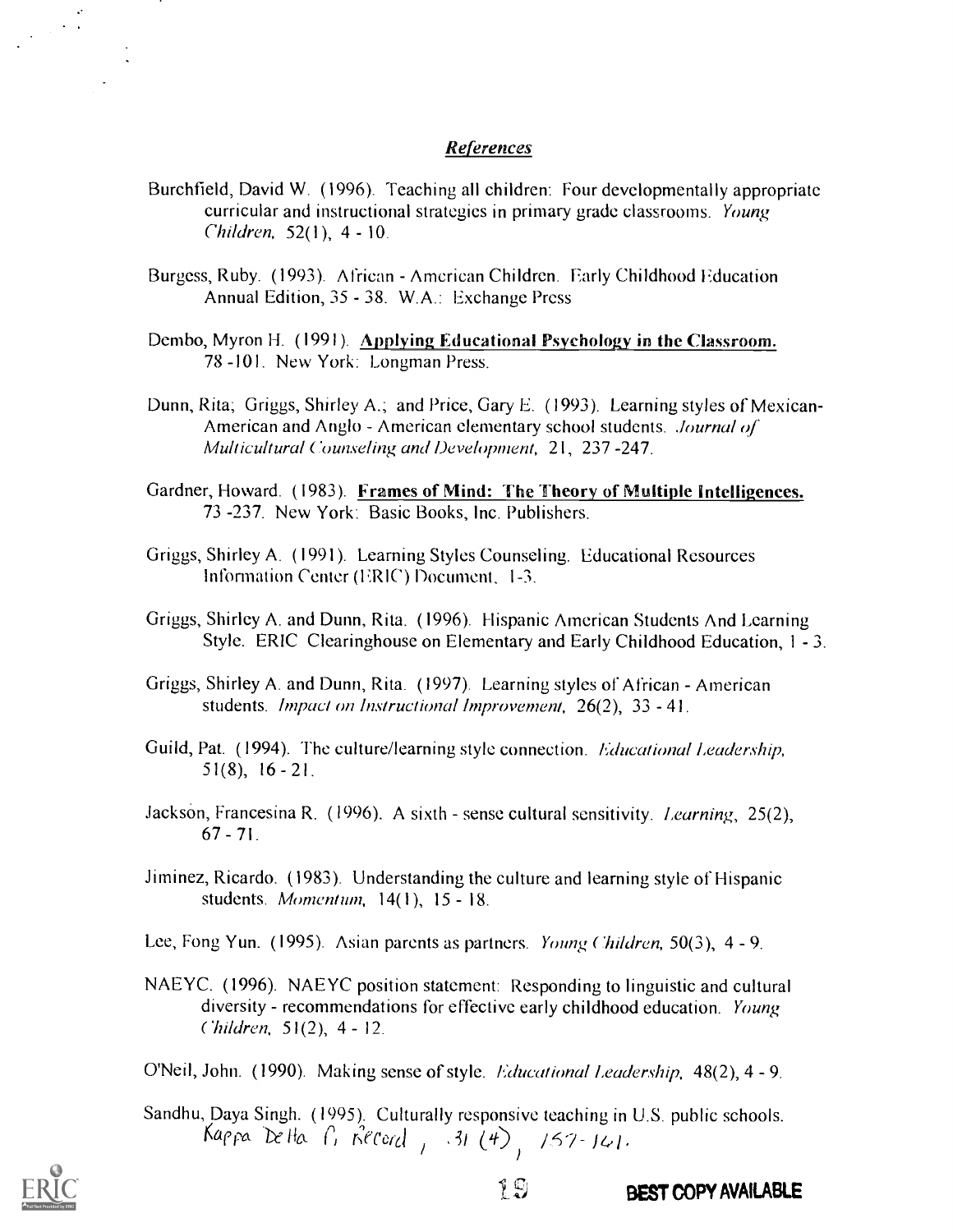

U.S. Department of Education



Office of Educational Research and Improvement (OERI) Educational Resources Information Center (ERIC)

## REPRODUCTION RELEASE

(Specific Document)

### I. DOCUMENT IDENTIFICATION:

### II. REPRODUCTION RELEASE:

In order to disseminate as widely as possible timely and significant materials of interest to the educational community, documents announced in the monthly abstract journal of the ERIC system, Resources in Education (RIE), are usually made available to users in microfiche, reproduced paper copy, and electronic/optical media, and sold through the ERIC Document Reproduction Service (EDRS) or other ERIC vendors. Credit is given to the source of each document, and, if reproduction release is granted, one of the following notices is affixed to the document.

If permission is granted to reproduce and disseminate the identified document, please CHECK ONE of the following two options and sign at the bottom of the page.